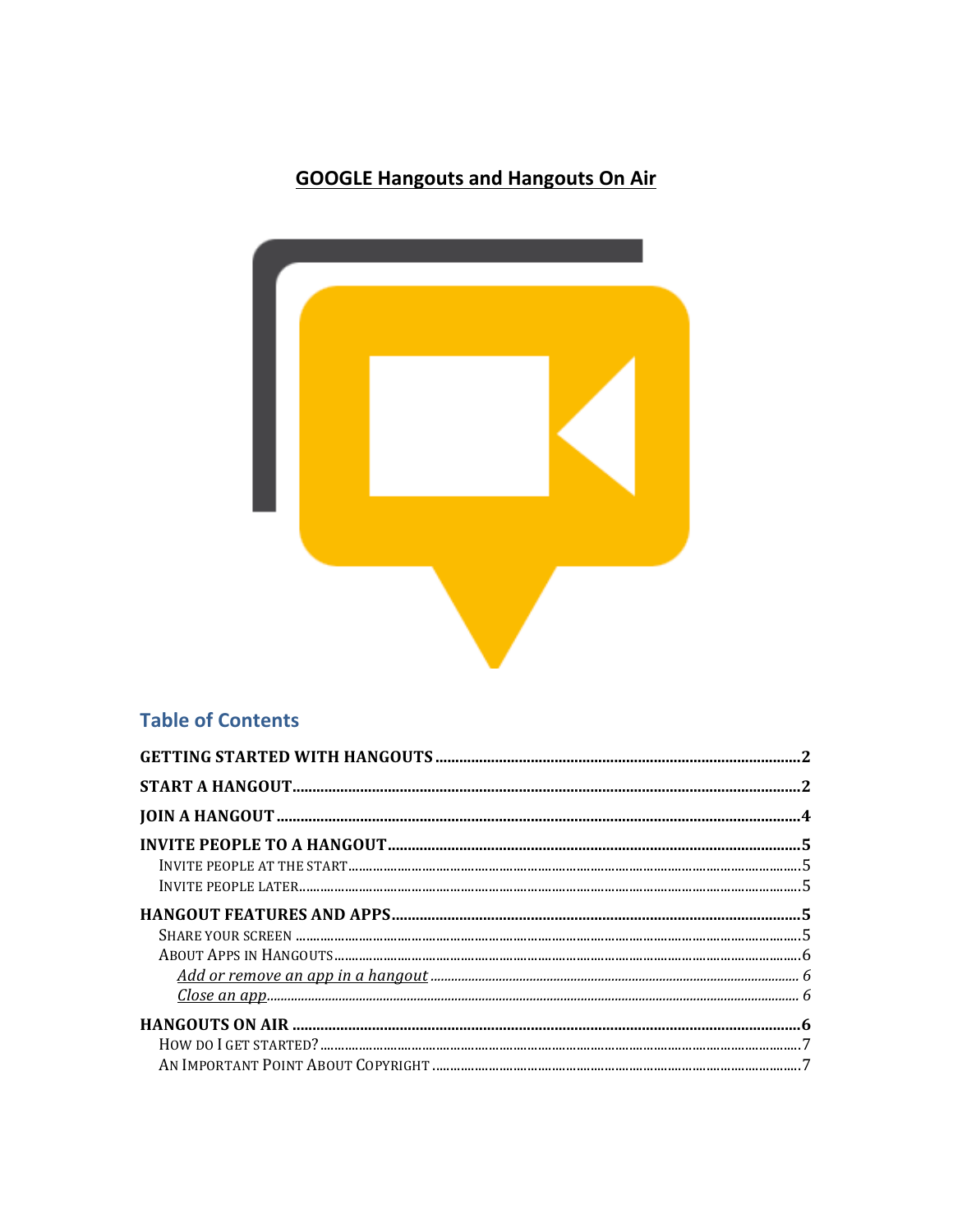# **Getting!Started!with!Hangouts**

Before hanging out for the first time, there are a few things you'll want to do:

- 1. Check out the system requirements to make sure you're using a supported browser and operating system, and that your processor and bandwidth are sufficient.
	- a. **System requirements for Hangouts**. The following are the system requirements for Hangouts:
		- i. **Supported!Browsers:**
			- 1. Google Chrome 10+
			- 2. Microsoft Internet Explorer (IE) 8+
			- 3. Mozilla Firefox 3+
			- 4. Safari 4+
		- ii. **Supported Operating systems:** 
			- 1. Mac OS  $X$  10.5+
			- 2. Windows 7
			- 3. Windows Vista with SP1 or later
			- 4. Windows XP
			- 5. Chrome
			- 6. Ubuntu and other Debian based Linux distributions
		- iii. **Processor Minimum Requirements:** 
			- 1. Any 2 Ghz dual core processor or greater.
		- iv. **Bandwidth**
			- 1. For 1:1 connections we suggest a 1 mbps/1 mbps (up/down)
			- 2. For group video connectivity we suggest 1 mbps/2 mbps (up/down)
- 2. Download and install the latest version of the plugin (http://www.google.com/talk/).!
- 3. Make sure you have the latest drivers for your webcam.
- 4. For the best video quality, make sure you're well lit from a light source that's coming from behind your camera. Webcams don't work well in low light situations.
- 5. Connect your head set to your device! Headphones with a built in microphone will dramatically improve your Hangout experience.

# **Start a Hangout**

- 6. Sign up for or Sign In to a Google+ account
	- a. Make sure you enter the correct birthdate
- 7. There are a few ways you can start a hangout: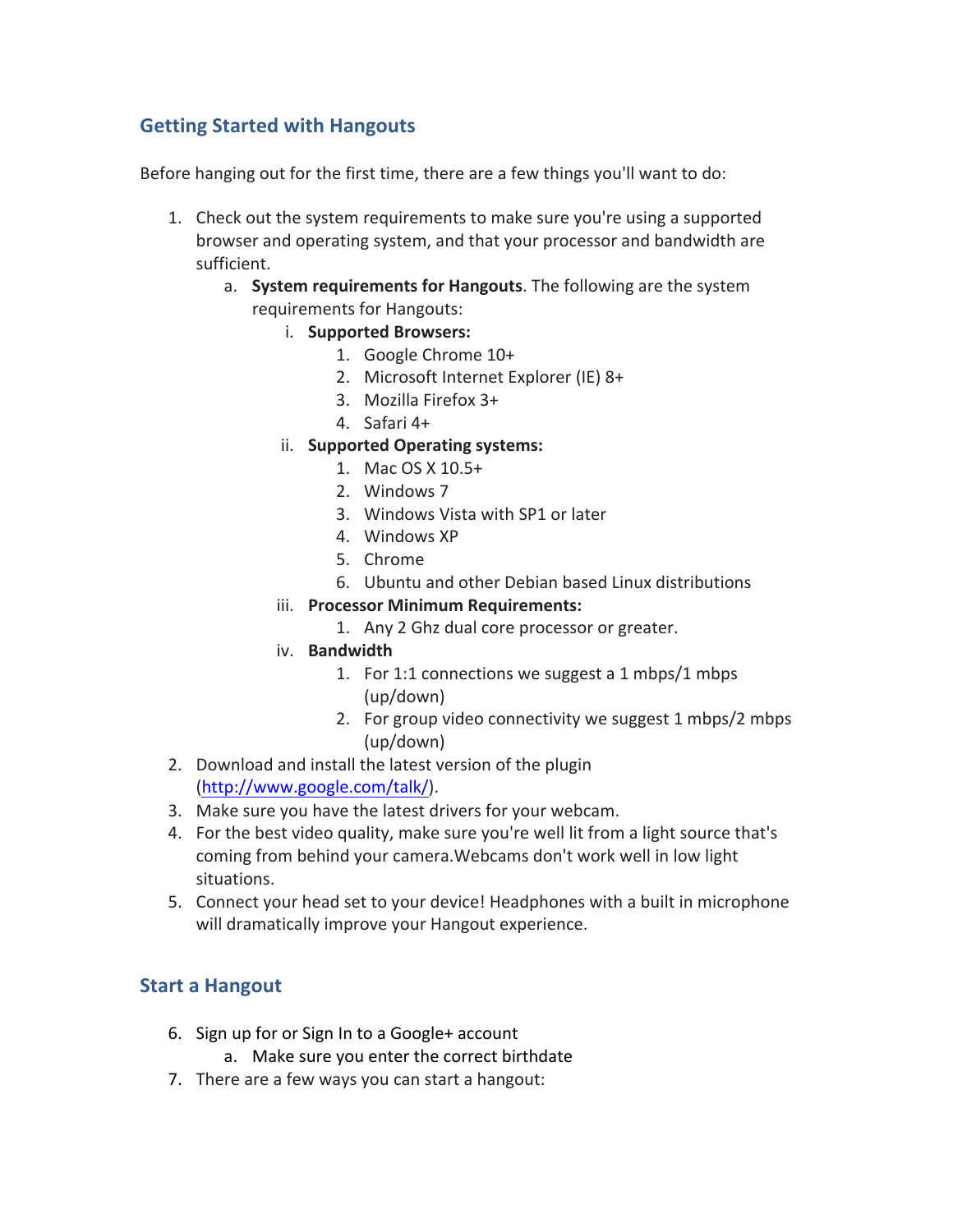- a. Go to plus.google.com/hangouts and click the **Start a Hangout** button on the top right side of your screen.
- b. Click the Hangouts icon underneath an interesting post on your Home page to start a hangout about the post.
- c. Click the Hangouts icon on the left side of the page and click Start a hangout under the 'HANGOUT INVITE' section.
- d. You can also start a Hangout and send and receive Hangout invites from other Google properties including:
	- i. Google Chat properties (ie. Gmail, Google+, orkut).
	- ii. Google Calendar.

You'll be taken to an **invite screen** where you'll be able to:

- 8. Make sure you're mic and camera are working correctly by looking at your video feed at the bottom of the page. You should be able to see yourself in the video feed, and when you talk, you should see a green bar appear at the bottom of your video. If you're having issues with your mic or camera, try these troubleshooting steps.
- 9. Invite entire circles or specific individuals to join you in your hangout.



10. Restrict people under the age of 18 from joining your hangout by **clicking Hangout Options** and selecting the checkbox next to Restrict minors **from joining this hangout**. Other hangout participants won't be able to invite minors and, the 18+ restriction cannot be changed once the hangout has started.

**NOTE:** Your video feed will not be visible to anyone else until you click the **Hang out** button on the Invite page.

**NOTE:** You may want to add all your friends to a circle before starting the hangout in order to make sure that you have included everyone. You may also want your friends to add you to their circle, so you can make sure you will be able to interact with them.

8. You will then name your hangout.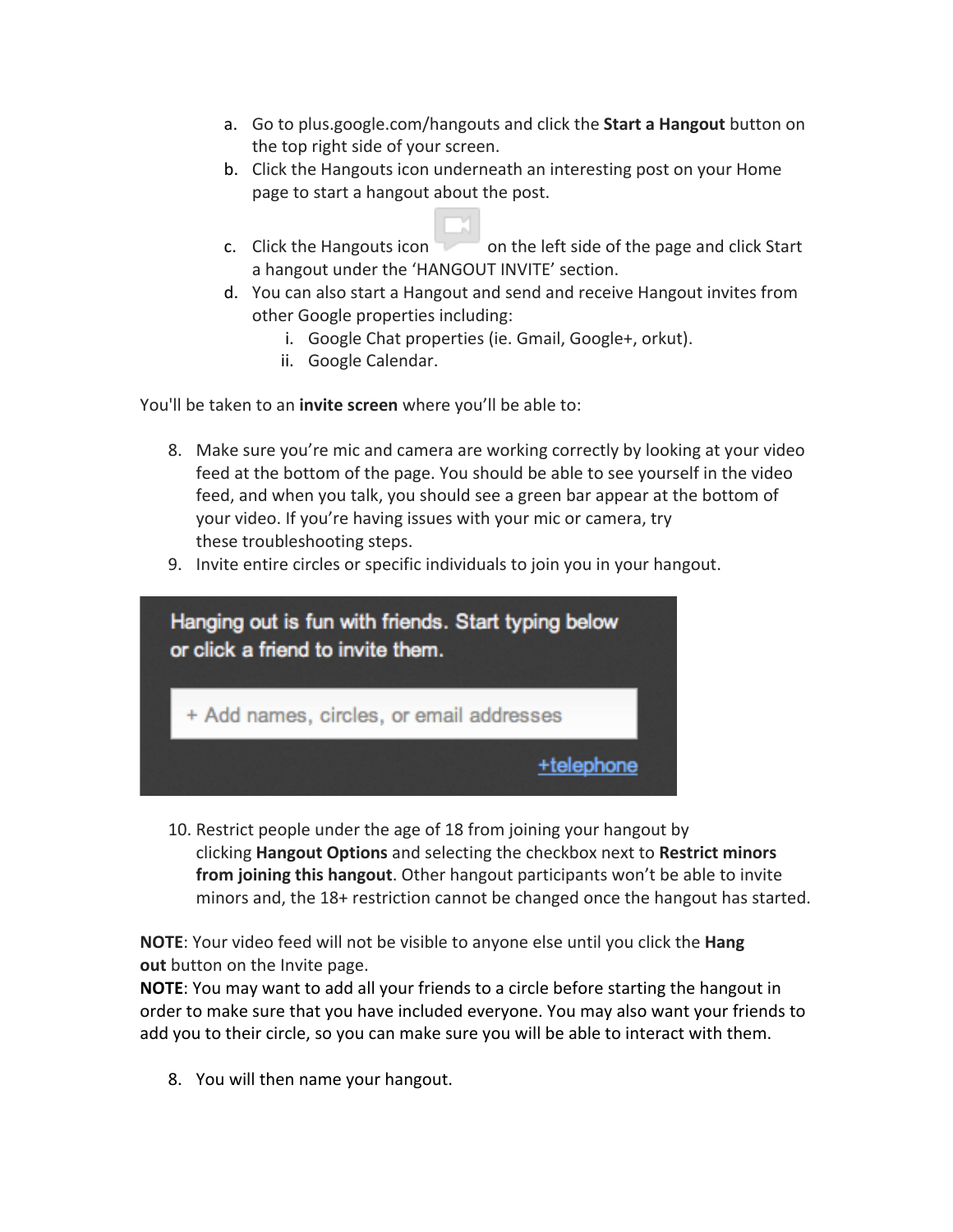# Name this hangout

If you want to have a broadcast and record it to YouTube, you will need to enable Hangouts On Air (you will have to go through a verification process in order to enable this feature).

9. Click Hangout

# **Join a hangout**

There are plenty of ways to find out who's hanging out. And, joining a hangout that's already going on is easy.

- You can check the right side of your Home page to see hangouts that you've been invited to. Simply click the **Hang out** button next to an invite to join.
- Click the Hangouts icon  $\Box$  on the left side of your page to find public hangouts you can join or broadcasted hangouts (Hangouts on Air) that you can watch.
- Your friends may also send you the URL to a hangout in which case you can copy and paste the URL into your browser or simply click the URL link.
- Since no one likes hanging out alone, it's likely that when someone starts a hangout, they may select a group to notify. If you are in this group, you'll get notified in the Google Bar at the top of the page. If you've been individually added to the hangout and you can chat with the person, you'll get a chat notification. (To avoid unwanted notifications, we don't send chat notifications to circles with more than 25 members).
- You can also start a Hangout and send and receive Hangout invites from other Google properties including:
	- $\circ$  Google Chat properties (ie. Gmail, Google+, orkut).
	- o Google Calendar.

When you enter a hangout, you'll see the current participants, broken down according to who is in your circles and who isn't. This way you don't have to hang out with anyone you don't like, or don't know.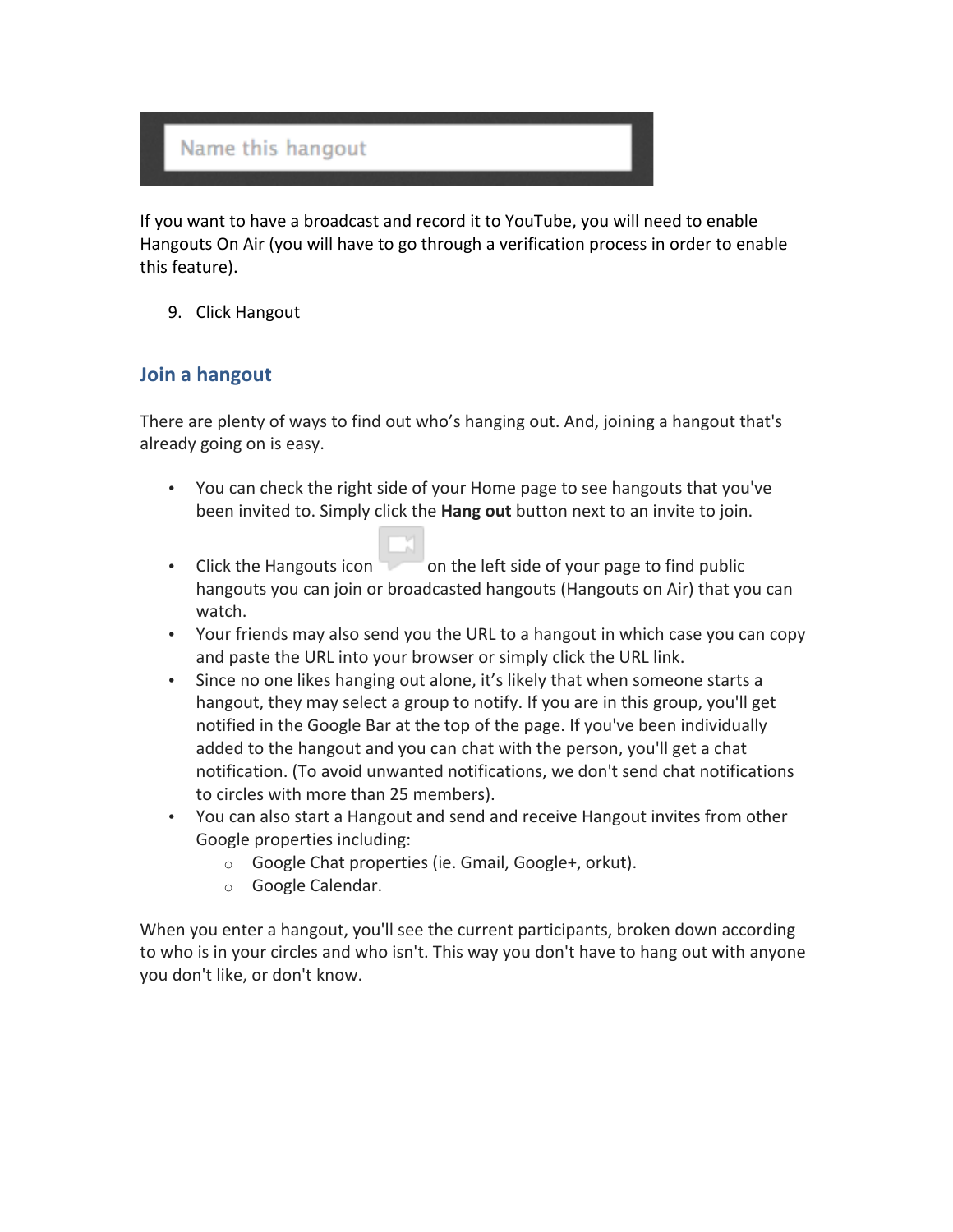# **Invite people to a hangout**

No one owns a hangout so anyone in the hangout can invite anyone else. While your hangout could start with a group of people that you know, it could evolve into a completely different crowd.

#### **Invite people at the start**

- 1. Click **Start a Hangout** on the top right side of your screen.
- 2. Add entire circles or just individuals that you want to hang out with.You can choose to make the hangout only available to people who are 18 or older by **clicking Hangout Options** and selecting the checkbox next to Restrict minors **from joining this hangout**. Other hangout participants won't be able to invite minors and, the 18+ restriction cannot be changed once the hangout has started.
- 3. Invite phone participants to join the hangout by clicking the **Telephone** tab at the top of the page and dialing the phone number you wish to invite.
- 4. Click **Hang out** to start the hangout and send the notifications to the people you chose.

#### **Invite!people!later**

You or anyone else in the hangout can invite additional people after the hangout has already begun. Here's how to invite people from within a hangout:

- 1. Click **Invite People** at the top left of the hangout window.
- 2. Type someone's name, the name of a circle, or click one of the profile pictures of the people in your circles who are currently online.
- 3. Click **Hang out** to start the hangout and send the notifications to the people you chose.

**NOTE**: Please note that you won't be notified of a hangout invitation from someone who's not in one of your Google+ Circles.

# **Hangout Features and Apps**

#### **Share your screen**

Screen sharing lets you give other people the ability to see what's on your computer screen. For example, if there's a picture open on your computer screen, hangout participants can look at it without having to download anything.

To share: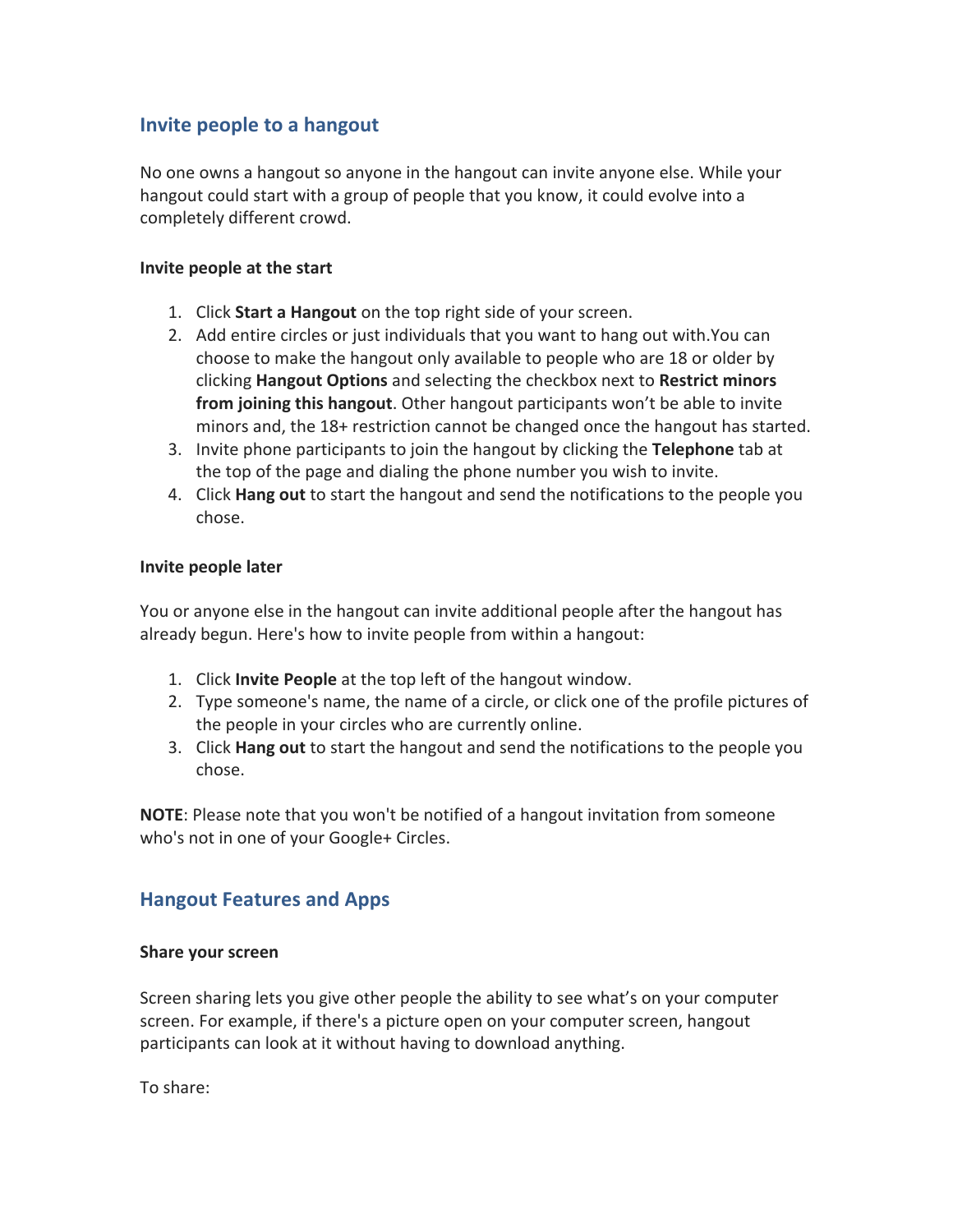- 1. Click **Screenshare** on the side of your screen.
- 2. In the window that pops up, choose your desktop or choose the window you want to present.
- 3. Click **Share!Selected!Window**.

You can stop sharing your screen at any time by clicking **Screenshare** again.

#### **About Apps in Hangouts**

Hangouts Apps are programs that you and your friends can use while in a Google+ hangout. They let you do things like create documents, play games, and add fun effects to a hangout, all without having to install complicated software.

**NOTE:** If you're using Apps in Hangouts on Air, and want to show your apps to the public, you'll need to use the screenshare feature (seen above).

#### Add or remove an app in a hangout

To start using apps in Hangouts, simply:

- 1. Click the **+ Add Apps** tab on the side of the window.
- 2. In the window that appears you can browse through available apps by clicking on the **Featured** or **Recent** tabs. The **Recent** tab displays all of the apps you've used in previous hangouts you've participated in.
- 3. Once you've found the app you want to use, select the app, and click Add to this **hangout**.

#### **Close!an!app**

You can close the app that you've been using by hovering over it and clicking the 'X' that appears.

## **Safety and Security -**

http://support.google.com/plus/bin/topic.py?hl=en&topic=1651548&parent=1257349&ctx=topic.

# **Hangouts On Air**

Have something to say, and want the world to hear it? Well, with Hangouts On Air, you can share and record your live discussions and performances with everyone!

Hangouts On Air lets you: